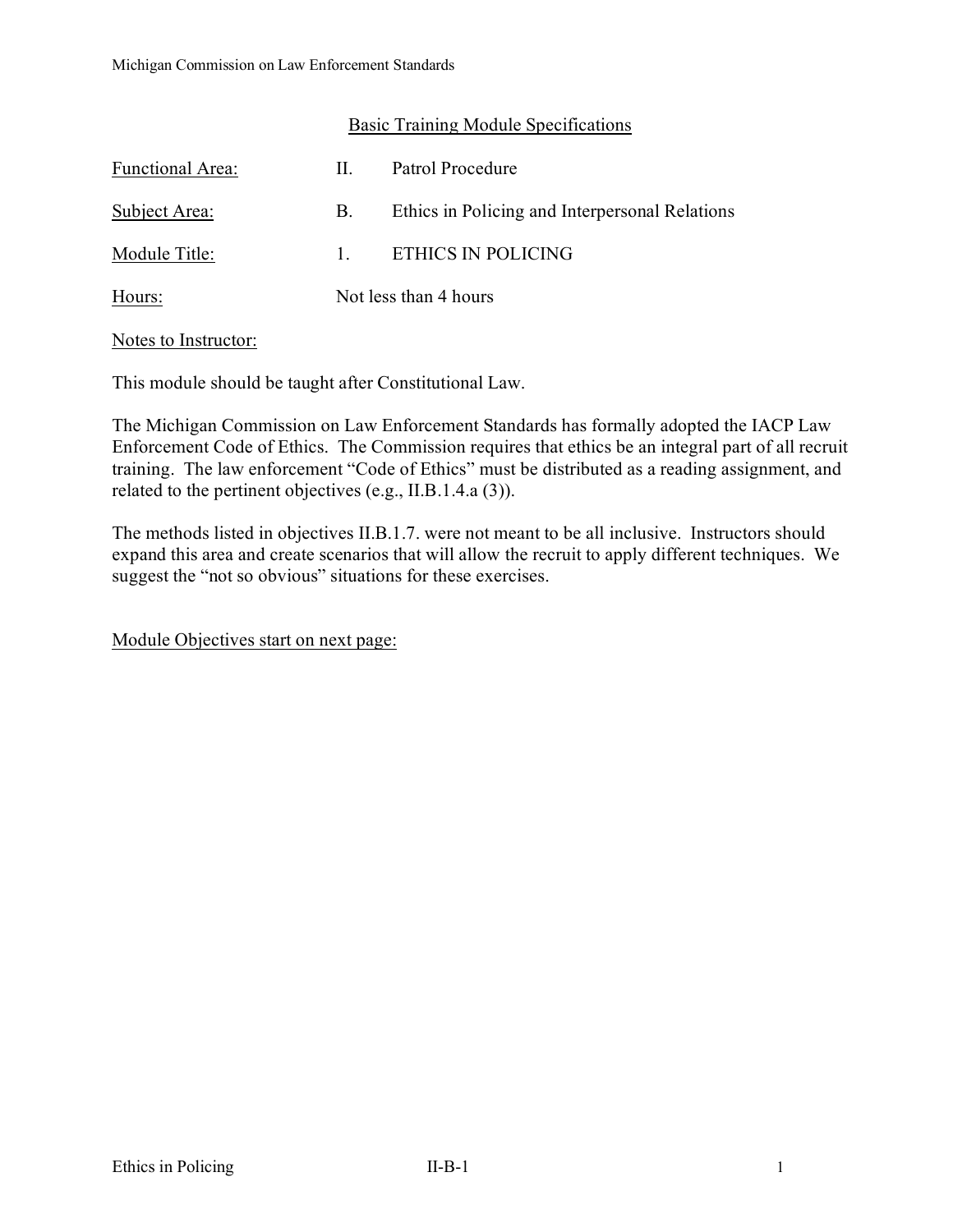- II.B.1.1. Demonstrate an Understanding of the Relationship Between the Police Officer and the Public in our Form of Government.
	- a. Describes the overall legal constraints that the police officer works within: (1) the Federal and State Constitutions,
		- (2) statutes, and
		- (3) court decisions.
	- b. Describes the police officer as an agent of the government.
	- c. Describes that many of the constraints on police behavior are guided by:
		- (1) Attorney General opinions;
		- (2) prosecutor policy and procedures;
		- (3) departmental policy; and
		- (4) community concerns.
	- d. Describes that there is a public trust attached to a police officer in that the people expect officers to:
		- (1) be competent in the performance of their duties;
		- (2) serve the public good, not act for personal gain;
		- (3) perform in a non-discriminatory manner and not give preferential treatment; and
		- (4) treat people fairly, not abusing the power of the position.
- II.B.1.2. Demonstrate an understanding of the Role of Ethics in Performing the Duties of a Police Officer.
	- a. Defines ethical behavior as a standard of conduct when dealing with others that reflects the public trust attached to a police officer.
	- b. Describes police work as an occupation that involves a series of choices, made on a daily basis, that may be judged right or wrong (e.g., accepting a series of small favors that may result in the officer not taking appropriate action at a later time).
	- c. Describes how an officer's personal beliefs and biases may affect behavior (e.g., A police officer's "pro-choice" belief may affect actions taken at a "pro-life" picket of an abortion clinic).
	- d. Describes the unwritten influences that may affect ethical behavior such as:
		- (1) peer and organizational pressure;
		- (2) cynicism;
		- (3) going along to get along;
		- (4) us versus them mentality;
		- (5) code of silence; and
		- (6) "noble causes"(e.g., the ends justify the means).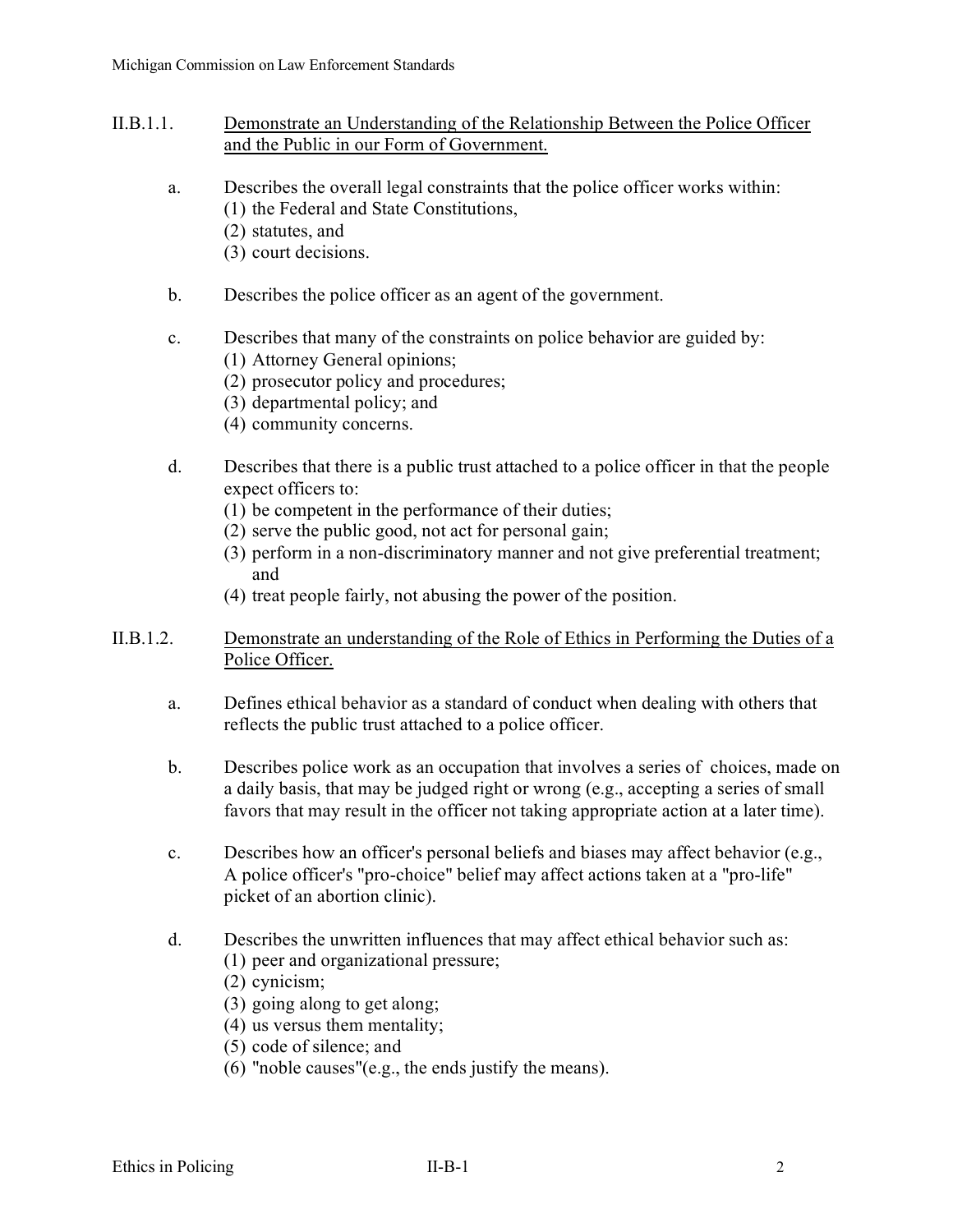- II.B.1.2. Demonstrate an understanding of the Role of Ethics in Performing the Duties of a Police Officer (continued).
	- e. Describes the impact of ethical behavior on officer safety (e.g., the unethical behavior of sleeping on duty could result in the officer being killed or injured).
- II.B.1.3 Demonstrate an Understanding of the Role of Ethics in the Relationship Between the Police Officer, the Organization, and the Public.
	- a. Describes the ethical conflicts that may occur between the officer and the organization based on:
		- (1) department traditions and customs;
		- (2) influences from peers (e.g., FTO, senior officers, first line supervisors, etc.);
		- (3) disparate treatment of rookie officer (e.g., rookie officer more likely to be terminated for unethical behavior).
	- b. Describes the conflicts that may occur between expectations of the community and the officer's personal beliefs (e.g., expectation that there will be stricter enforcement of laws in dealing with "outsiders" as opposed to locals).
- II.B.1.4. Demonstrate an Understanding of How Ethical Behavior Promotes Professionalism.
	- a. Describes the characteristics of a profession as:
		- (1) intensive training or study, with an identifiable academic field of knowledge;
		- (2) devotion by all members towards self-improvement;
		- (3) standards of conduct or a code of ethics;
		- (4) a license or certificate to practice; and
		- (5) self-policing of professional standards.
	- b. Describes how officers must behave to promote professionalism:
		- (1) have pride in themselves, their work, and appearance;
		- (2) use proper language, profanity is always unprofessional;
		- (3) be responsible for their actions;
		- (4) give and earn respect;
		- (5) be competent in doing their job; and
		- (6) not take things personally which are said or done to them.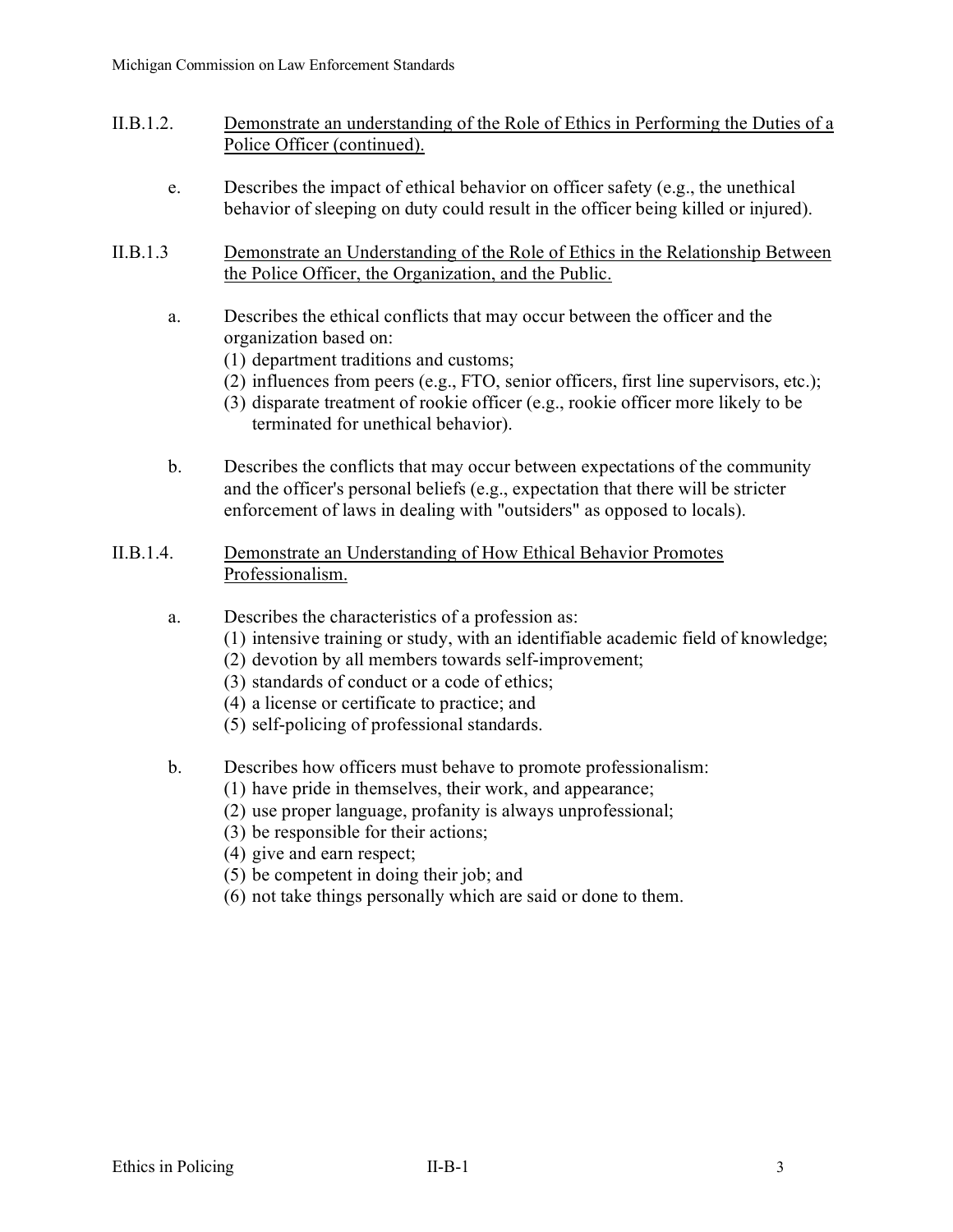- II.B.1.4. Demonstrate an Understanding of How Ethical Behavior Promotes Professionalism (continued).
	- c. Describes why officers should be examples of high ethical and moral standards:
		- (1) to promote professionalism in law enforcement,
		- (2) to gain respect, support and confidence of peers and the public;
		- (3) to maintain a sense of self-worth and pride in being a law enforcement officer; and
		- (4) to provide a positive role model to the community and peers.

# d. Describes how officers can establish an ethical foundation by:

- (1) acquiring personal character that is comprised of:
	- (a) habits of just behavior;
	- (b) habits of trustworthiness;
	- (c) integrity, being the same person in private as in public;
	- (d) honesty; and
- (2) taking responsibility;
- (3) doing what you say your going to do; and
- (4) having the courage to do the right thing.

## II.B.1.5. Demonstrate an Understanding of the Relationship Between the Use of Discretion and Ethical Behavior as it Applies to the Enforcement of Laws.

- a. Describes discretion as the freedom to act or make decisions:
	- (1) without supervision;
	- (2) within constraints of law and policy; and
	- (3) in a reasonable manner.
- b. Demonstrates an understanding that full enforcement of the laws is not always possible by recognizing:
	- (1) to do so would ultimately lead to inefficient and ineffective use of resources;
	- (2) it would likely create a hostile relationship with the public; and
	- (3) that warnings are sometimes more appropriate than an arrest or citation.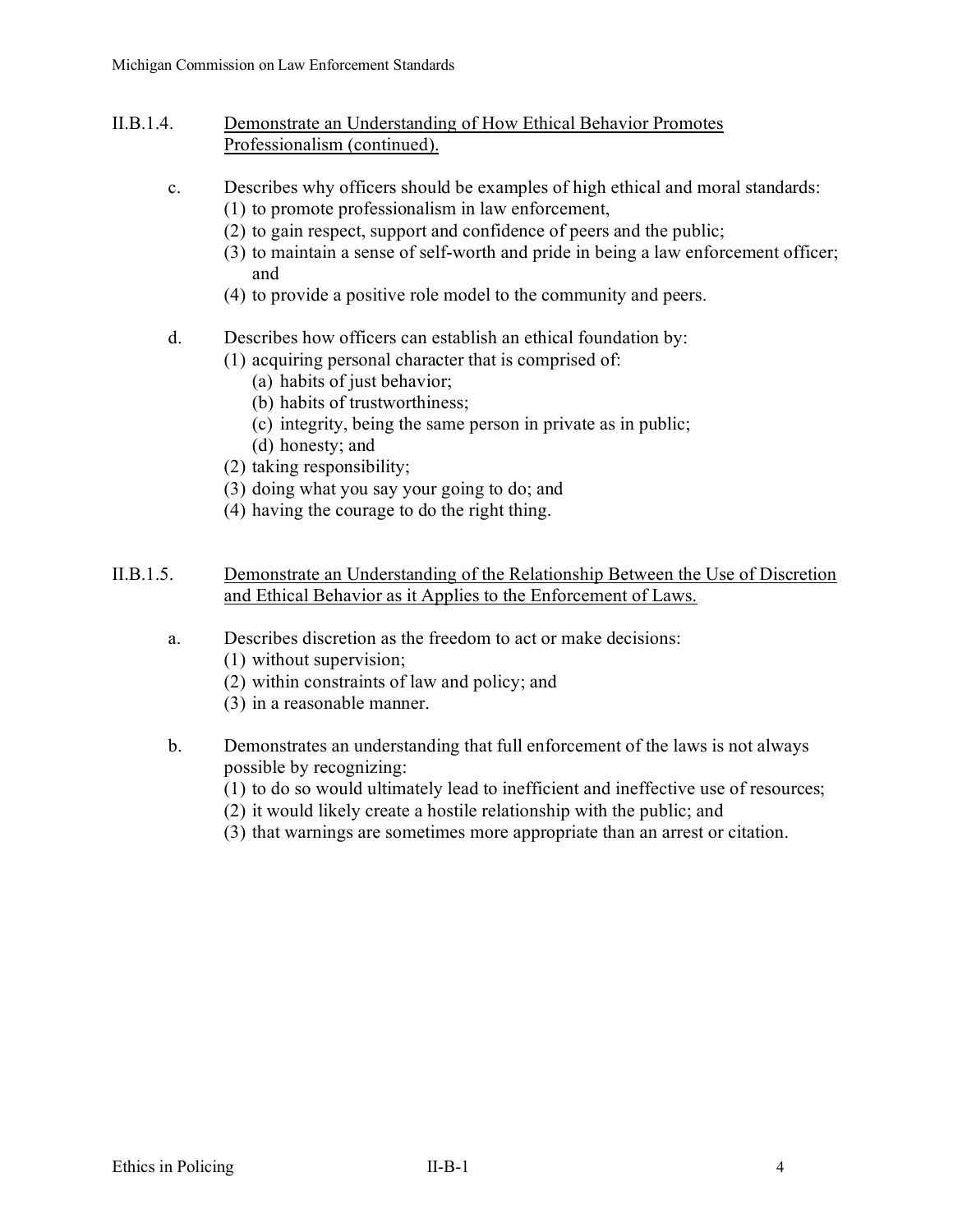- II.B.1.5. Demonstrate an Understanding of the Relationship Between the Use of Discretion and Ethical Behavior as it Applies to the Enforcement of Laws (continued).
	- c. Describes guidelines officers should consider for the use of discretion as:
		- (1) whether there was a clear violation of the law;
		- (2) the nature of the offense;
		- (3) the relative seriousness of the injury, if any;
		- (4) the degree of intent to commit the offense;
		- (5) the likelihood to commit future offenses; and
		- (6) the ability to achieve a better solution to the problem (e.g., warning may change the behavior and/or the victim may be satisfied with counseling the offender).
	- d. Describes the positive aspects of the proper use of discretion as:
		- (1) increases the effectiveness of police-community relations;
		- (2) allows the department to adjust its priorities to community needs;
		- (3) allows for reasonableness to become part of the criminal justice system;
	- e. Describes the negative aspects of inappropriate use of discretion:
		- (1) the officer may be placed into a position of having to justify not affecting an arrest or issuing a citation;
		- (2) the public perception may be that there is something wrong or the officer is corrupt in handling duties;
		- (3) it may result in a lazy officer;
		- (4) it may allow unscrupulous officers to use prejudices and bias as criteria for their duty related actions; and
		- (5) it could be used as a method of corruption.
	- f. Describes factors that could lead to abuse of discretion and/or authority:
		- (1) a person's race, sex, age, national origin, religion, etc.;
		- (2) economic, social or political status;
		- (3) appearance or personal characteristics;
		- (4) speech patterns (e.g., accents, communication skills, etc.);
		- (5) perceived intelligence level;
		- (6) perceived attitude;
		- (7) the personal convenience of the officer; and
		- (8) the officer's personal values.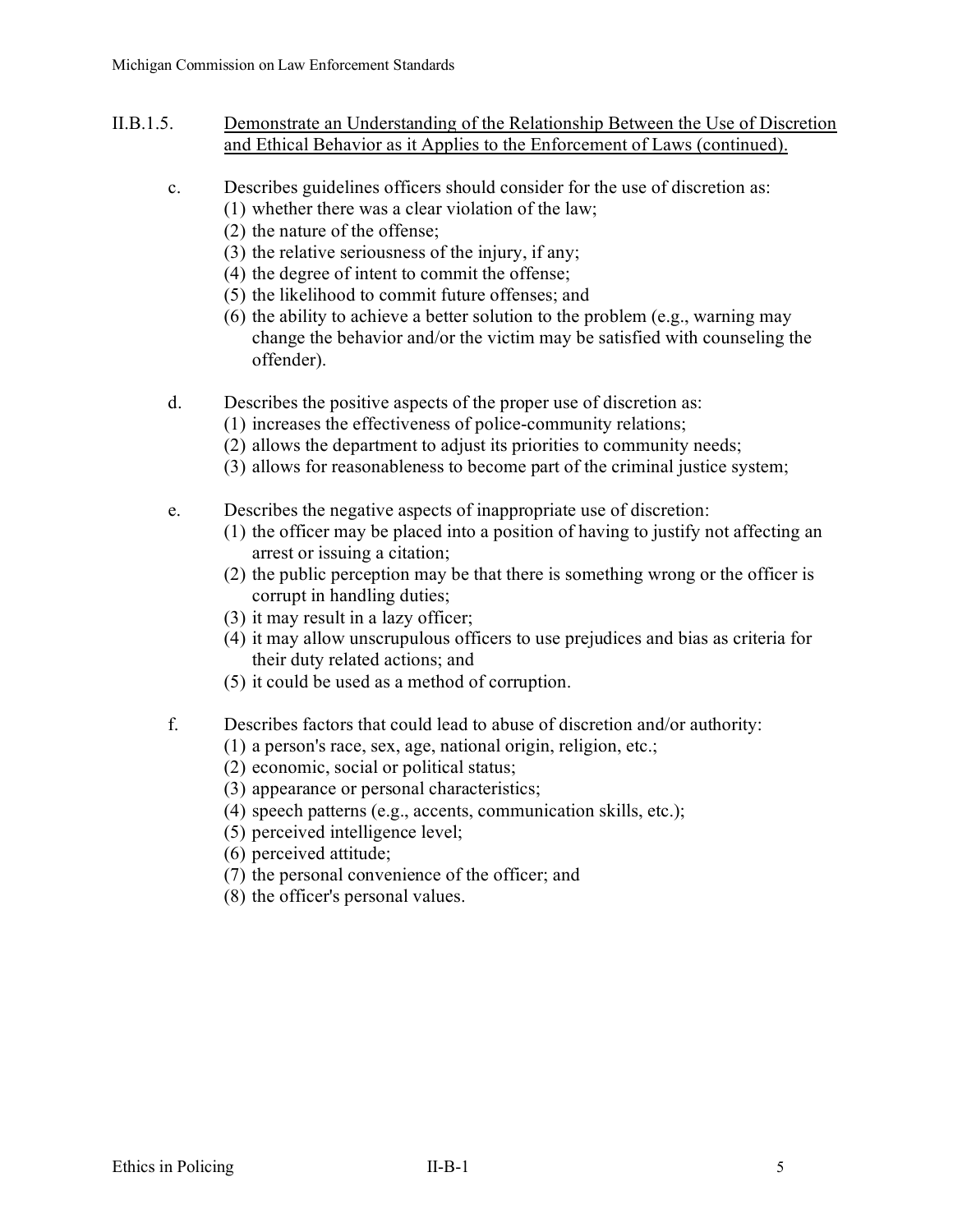- II.B.1.6. Demonstrate an Understanding of Behavior That Could Result in Compromising an Officer's Credibility, Public Trust, and/or Employment Status.
	- a. Describes the primary reasons why officers may act unethically by:
		- (1) experiencing momentary lust, greed, or selfishness;
		- (2) rationalizing bad decisions;
		- (3) being afraid of "paying the price" for doing the right thing (e.g., being ostracized by peers); and
		- (4) engaging in "noble causes"(e.g., do anything to convict a serious offender, for the good of society).
	- b. Describes behaviors that are destructive to an officer's character such as:
		- (1) accepting gratuities, gifts or other benefits;
		- (2) mistreating people, physically or emotionally;
		- (3) abusing alcohol or other substances;
		- (4) violating the law;
		- (5) participating in the code of silence;
		- (6) lying;
		- (7) not accepting responsibility for one's actions; and
		- (8) committing sexual improprieties.
	- c. Describe methods for handling unethical and/or illegal behavior on the part of a fellow officer as:
		- (1) expressing verbal disapproval of minor infractions with the officer;
		- (2) reporting continued minor infractions to a supervisor;
		- (3) reporting serious misconduct to a supervisor immediately;
		- (4) preventing criminal behavior, if possible, and reporting it to a supervisor immediately; and
		- (5) identifying a mentor, the officer can turn to for advice and guidance (e.g., fellow officer, department chaplain, supervisor, psychologist, etc.).
	- d. Describe the following formal sanctions that could result from unethical behavior:
		- (1) verbal reprimand,
		- (2) written warning,
		- (3) suspension,
		- (4) dismissal,
		- (5) criminal charges,
		- (6) civil liability.